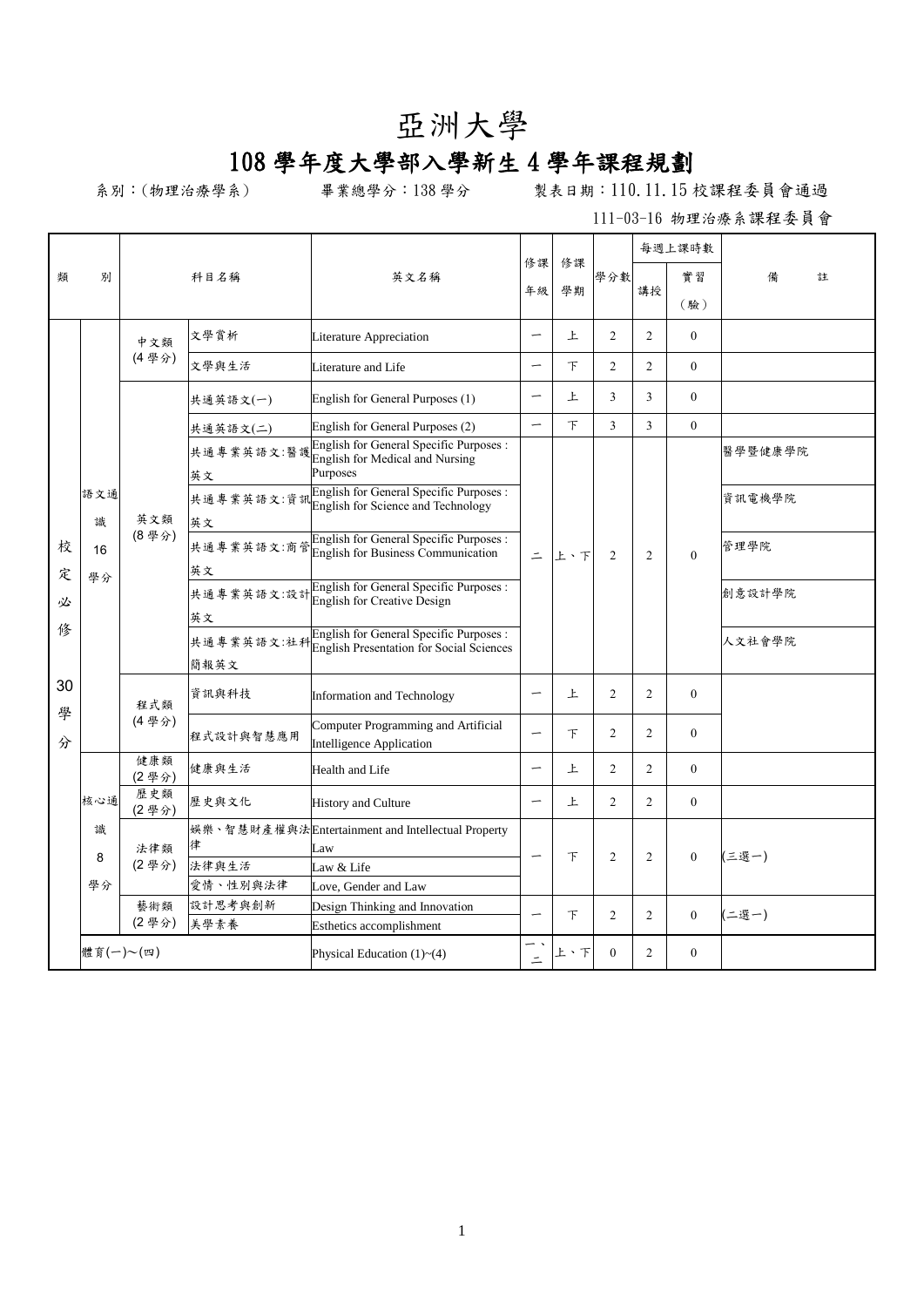|   | 別                                                                                                        | 科目名稱                      | 英文名稱                                                                                                                                                                                                                                                                                                                                                                 |                          | 修課<br>學期 | 學分數            |                | 每週上課時數           |                                                                                                                                       |
|---|----------------------------------------------------------------------------------------------------------|---------------------------|----------------------------------------------------------------------------------------------------------------------------------------------------------------------------------------------------------------------------------------------------------------------------------------------------------------------------------------------------------------------|--------------------------|----------|----------------|----------------|------------------|---------------------------------------------------------------------------------------------------------------------------------------|
| 類 |                                                                                                          |                           |                                                                                                                                                                                                                                                                                                                                                                      | 修課                       |          |                |                | 實習               | 備<br>註                                                                                                                                |
|   |                                                                                                          |                           |                                                                                                                                                                                                                                                                                                                                                                      | 年級                       |          |                | 講授             | (驗)              |                                                                                                                                       |
|   | 全民國防教育軍事訓練-國際情勢<br>全民國防教育軍事訓練-國防政策<br>全民國防教育軍事訓練-全民國防<br>全民國防教育軍事訓練-防衛動員<br>全民國防教育軍事訓練-國防科技<br>(需修畢2門科目) |                           | All-out Defense Education Military<br>Training--International Situations<br>All-out Defense Education Military<br>Training--National Defense Policies<br>All-out Defense Education Military<br>Training--Civil Defense<br>All-out Defense Education Military<br>Training--Defense Mobilization<br>All-out Defense Education Military<br>Training--Defense Technology |                          | 上、下      | $\theta$       | $\overline{2}$ | $\mathbf{0}$     | 1. 本類軍訓課程大一上、下<br>由通識中心排定2門科目<br>授課。<br>2. 如需重修本類課程時,可<br>自行選擇,不需選擇原排<br>定科目。                                                         |
|   |                                                                                                          | 服務與學習(一)(二)-實作課           | Service and Learning(I) (II)-Practice                                                                                                                                                                                                                                                                                                                                |                          | 上、下      | $\overline{0}$ | 1.5            | $\theta$         | 實作課實施時間暫定晨間<br>7:30~8:00 或 12:10~12:40<br>或傍晚 17:10~17:40。                                                                            |
|   |                                                                                                          | 服務與學習(一)(二)-講授課           | Service and Learning(I) (II)-Lecture                                                                                                                                                                                                                                                                                                                                 | $\overline{\phantom{m}}$ | 上、下      | $\theta$       |                | $\mathbf{0}$     | 講授課實施時間: (一)新生<br>訓練,(二)由服學組排定並<br>公告。                                                                                                |
|   | 博雅<br>通識<br>6<br>學分                                                                                      | 博雅課程<br>(人文類、社會類、自然類、生活類) | General Required (Core) Courses                                                                                                                                                                                                                                                                                                                                      |                          |          | 6              | 每科<br>目<br>各2  | $\theta$         | 1. 免修規定<br>(1)人文類-1:人社學院免<br>(2)社會類-2:管理學院免<br>(3)自然類-3:醫健學院、<br>資訊學院免修<br>(4)生活類-4:創意學院免<br>2. 本課程每學分皆須上滿18<br>週,須於畢業前修習完畢。          |
|   |                                                                                                          | 通識涵養教育<br>(不納入畢業學分)       | General Literacy Series (non-credit)                                                                                                                                                                                                                                                                                                                                 | $-\!\sim$<br>四           | 上、下      | 1              |                |                  | 「通識涵養教育」為通識教<br>育必修,大學日間部須於在<br>學期間至少參與8次,符合<br>素養:健康2次、關懷2<br>次、創新2次、卓越2次,<br>成績以P/F(通過/不通過)計<br>分,通過者以1學分計;惟<br>不納入通識選修及最低畢業<br>學分。 |
|   |                                                                                                          | 普通心理學                     | <b>General Psychology</b>                                                                                                                                                                                                                                                                                                                                            | $\overline{\phantom{m}}$ | 上        | $\overline{2}$ | 2              | $\boldsymbol{0}$ |                                                                                                                                       |
|   |                                                                                                          | 普通生物學                     | <b>General Biology</b>                                                                                                                                                                                                                                                                                                                                               | $\overline{\phantom{m}}$ | 上        | 2              | 2              | $\overline{0}$   |                                                                                                                                       |
|   |                                                                                                          | 以院為教學大體解剖學(一)             | Gross Anatomy(I)                                                                                                                                                                                                                                                                                                                                                     | $\overline{\phantom{m}}$ | $\tau$   | $\overline{2}$ | 2              | $\boldsymbol{0}$ |                                                                                                                                       |
|   | 核心課程<br>13                                                                                               | 大體解剖學實驗(一)                | Gross Anatomy Laboratory(I)                                                                                                                                                                                                                                                                                                                                          | $\overline{\phantom{0}}$ | $\top$   | 1              | 0              | $\overline{2}$   |                                                                                                                                       |
|   | 學分                                                                                                       | 生理學                       | Physiology                                                                                                                                                                                                                                                                                                                                                           | $\equiv$                 | 上        | 4              | 4              | $\boldsymbol{0}$ |                                                                                                                                       |
|   |                                                                                                          | 大體解剖學(二)                  | Gross Anatomy (II)                                                                                                                                                                                                                                                                                                                                                   | $\equiv$                 | 上        | $\mathbf{1}$   | 2              | $\boldsymbol{0}$ |                                                                                                                                       |
|   |                                                                                                          | 大體解剖學實驗(二)                | Gross Anatomy Laboratory (II)                                                                                                                                                                                                                                                                                                                                        | $\equiv$                 | 上        | 1              | 0              | $\overline{2}$   |                                                                                                                                       |
|   | 系                                                                                                        | 物理治療導論                    | Introduction to Physical Therapy                                                                                                                                                                                                                                                                                                                                     | $\overline{\phantom{0}}$ | 上        | 2              | $\overline{2}$ | $\boldsymbol{0}$ |                                                                                                                                       |
|   | 核                                                                                                        | 肌動學                       | Kinesiology                                                                                                                                                                                                                                                                                                                                                          | $\bar{=}$                | 上        | $\overline{2}$ | $\overline{2}$ | $\boldsymbol{0}$ |                                                                                                                                       |
|   | 心                                                                                                        | 基礎物理治療學 (一)               | Fundamental Techniques in Physical<br>Therapy (I)                                                                                                                                                                                                                                                                                                                    | $\equiv$                 | 上        | 1              | $\mathbf{1}$   | $\boldsymbol{0}$ |                                                                                                                                       |
|   | 學                                                                                                        | 基礎物理治療學實習 (一)             | Fundamental Techniques in Physical<br>Therapy (I)                                                                                                                                                                                                                                                                                                                    | $\equiv$                 | 上        | 1              | 0              | $\overline{2}$   | 校內實習                                                                                                                                  |
|   | 程                                                                                                        | 物理因子學                     | Physical Agents                                                                                                                                                                                                                                                                                                                                                      | $\equiv$                 | 上        | $\mathbf{1}$   | $\mathbf{1}$   | $\boldsymbol{0}$ |                                                                                                                                       |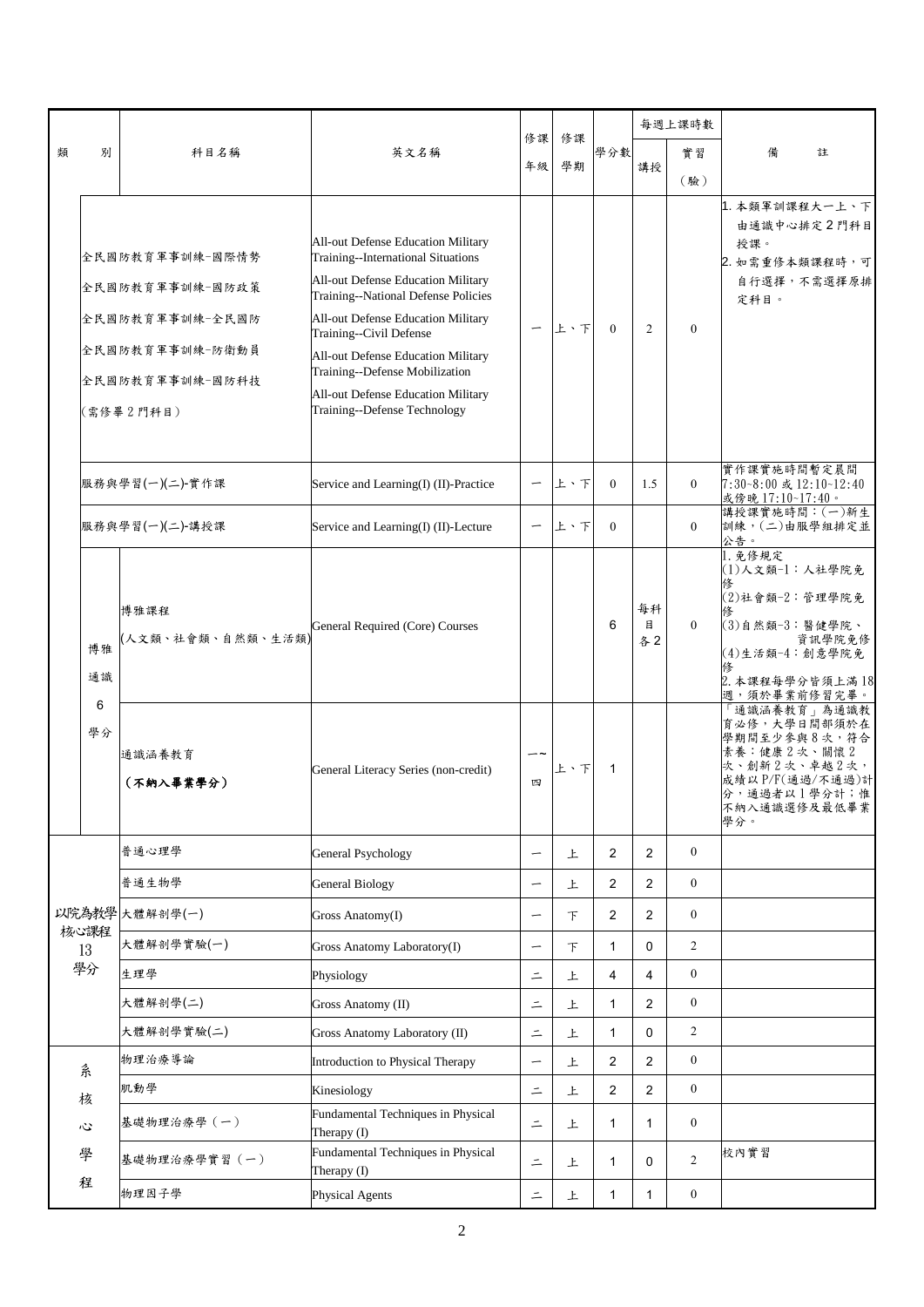|   |             |               |                                                             | 修課       | 修課     |                |                         | 每週上課時數           |        |
|---|-------------|---------------|-------------------------------------------------------------|----------|--------|----------------|-------------------------|------------------|--------|
| 類 | 別           | 科目名稱          | 英文名稱                                                        | 年級       | 學期     | 學分數            |                         | 實習               | 備<br>註 |
|   |             |               |                                                             |          |        |                | 講授                      | (驗)              |        |
|   | 40          | 物理因子學實習       | Physical Agents Practice                                    | $\equiv$ | 上      | $\mathbf{1}$   | $\mathbf 0$             | 2                | 校內實習   |
|   | 學           | 兒童發展評估學       | Development and Evaluation of Children                      | $\equiv$ | 上      | $\overline{2}$ | $\overline{c}$          | $\mathbf{0}$     |        |
|   | 分           | 操作治療學         | Manual Therapy                                              | $\equiv$ | 下      | $\mathbf{1}$   | $\mathbf{1}$            | $\boldsymbol{0}$ |        |
|   | $^{+}$      | 操作治療學實習       | Manual Therapy Practice                                     | $\equiv$ | 下      | $\mathbf{1}$   | $\mathbf 0$             | $\overline{2}$   | 校內實習   |
|   | $39\,$<br>學 | 物理治療倫理及行政管理學  | Ethics and Administration of Physical<br>Therapy            | $\equiv$ | 下      | 2              | $\overline{2}$          | $\boldsymbol{0}$ |        |
|   |             | 生物力學          | <b>Biomechanics</b>                                         | $\equiv$ | $\top$ | $\overline{2}$ | $\overline{2}$          | $\mathbf{0}$     |        |
|   | 分<br>實      | 基礎物理治療學(二)    | Fundamental Techniques in Physical<br>Therapy (II)          | $\equiv$ | 下      | $\mathbf{1}$   | $\mathbf{1}$            | $\boldsymbol{0}$ |        |
|   | 習           | 基礎物理治療學實習(二)  | Fundamental Techniques in Physical<br>Therapy Practice (II) | $\equiv$ | 下      | $\mathbf{1}$   | $\mathbf 0$             | $\overline{2}$   | 校內實習   |
|   |             | 公共衛生學         | <b>Public Health</b>                                        | $\equiv$ | $\top$ | 2              | $\overline{2}$          | $\boldsymbol{0}$ |        |
|   |             | 運動生理學         | <b>Exercise Physiology</b>                                  | $\equiv$ | 下      | $\mathbf{1}$   | $\mathbf{1}$            | $\mathbf 0$      |        |
|   |             | 復健醫學概論        | Introduction to Rehabilitation Medicine                     | 三        | 上      | $\overline{2}$ | $\overline{2}$          | $\boldsymbol{0}$ |        |
|   |             | 神經物理治療學(一)    | Neurological Physical Therapy (I)                           | $\leq$   | 上      | $\overline{2}$ | $\overline{c}$          | $\boldsymbol{0}$ |        |
|   |             | 神經物理治療學實習(一)  | Neurological Physical Therapy Practice<br>(I)               | 三        | 上      | $\mathbf{1}$   | $\mathbf 0$             | $\overline{2}$   | 校內實習   |
|   |             | 骨科物理治療學(一)    | Orthopedic Physical Therapy (I)                             | $\equiv$ | 上      | 2              | $\overline{c}$          | $\boldsymbol{0}$ |        |
|   |             | 骨科物理治療學實習 (一) | Orthopedic Physical Therapy Practice (I)                    | $\equiv$ | 上      | $\mathbf{1}$   | $\mathbf 0$             | 2                | 校內實習   |
|   |             | 心肺物理治療學       | Cardiopulmonary Physical Therapy                            | 三        | 上      | $\overline{2}$ | $\overline{2}$          | $\boldsymbol{0}$ |        |
|   |             | 心肺物理治療學實習     | Cardiopulmonary Physical Therapy<br>Practice                | 三        | 上      | $\mathbf{1}$   | $\mathbf 0$             | $\overline{c}$   |        |
|   |             | 小兒物理治療學       | Pediatric Physical Therapy                                  | 三        | $\top$ | 2              | $\overline{2}$          | $\overline{2}$   |        |
|   |             | 小兒物理治療學實習     | Pediatric Physical Therapy and Practice                     | 三        | $\top$ | $\mathbf{1}$   | 0                       | $\overline{2}$   | 校內實習   |
|   |             | 神經物理治療學(二)    | Neurological Physical Therapy (II)                          | $\leq$   | F      | $\overline{2}$ | $\overline{\mathbf{c}}$ | $\boldsymbol{0}$ |        |
|   |             | 神經物理治療實習 (二)  | Neurological Physical Therapy Practice<br>(II)              | $\equiv$ | 下      | $\mathbf{1}$   | 0                       | $\overline{2}$   | 校內實習   |
|   |             | 骨科物理治療學(二)    | Orthopedic Physical Therapy (II)                            | $\equiv$ | $\top$ | $\overline{2}$ | $\overline{2}$          | $\boldsymbol{0}$ |        |
|   |             | 骨科物理治療學實習 (二) | Orthopedic Physical Therapy Practice (II)                   | $\leq$   | $\top$ | $\mathbf{1}$   | 0                       | $\overline{2}$   | 校內實習   |
|   |             | 科技輔具學         | <b>Assistive Technology</b>                                 | $\equiv$ | 下      | $\mathbf{1}$   | $\mathbf{1}$            | $\boldsymbol{0}$ |        |
|   |             | 科技輔具學實習       | <b>Assistive Technology Practice</b>                        | $\leq$   | $\top$ | $\mathbf{1}$   | 0                       | $\overline{2}$   | 校內實習   |
|   |             | 機能再教育及實習      | Functional Re-education and Practice                        | $\equiv$ | 下      | 2              | $\mathbf{1}$            | $\overline{c}$   |        |
|   |             | 內科學概論         | Introduction to Internal Medicine                           | $\equiv$ | 上      | $\mathbf{1}$   | $\mathbf{1}$            | $\mathbf{0}$     |        |
|   |             | 外科學概論         | Introduction to Surgery                                     | $\equiv$ | 上      | $\mathbf{1}$   | $\mathbf{1}$            | $\mathbf{0}$     |        |
|   |             | 物理治療實證醫學      | Evidence-Based Medicine in Physical<br>Therapy              | $\equiv$ | $\top$ | $\mathbf{1}$   | 1                       | $\boldsymbol{0}$ |        |
|   |             | 物理治療專論        | Seminar on Physical Therapy                                 | 四        | 上      | $\mathbf{1}$   | $\mathbf{1}$            | $\boldsymbol{0}$ |        |
|   |             | 神經物理治療總論      | A review of Neurological Physical<br>Therapy                | 四        | 下      | 1              | 1                       | $\boldsymbol{0}$ |        |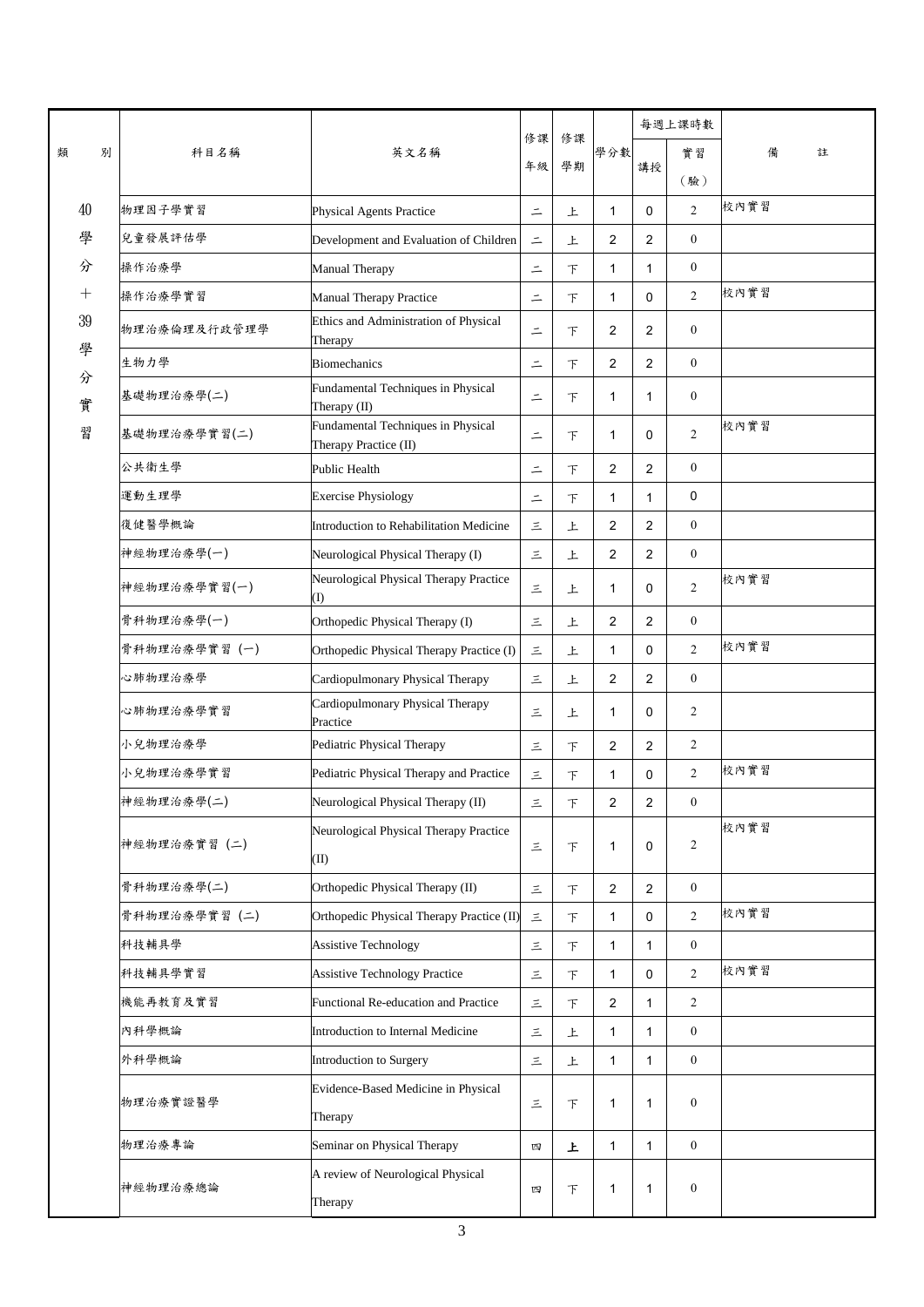|        |                      | 科目名稱          | 英文名稱                                         | 修課                       | 修課 | 學分數                     | 每週上課時數         |                  |                                  |
|--------|----------------------|---------------|----------------------------------------------|--------------------------|----|-------------------------|----------------|------------------|----------------------------------|
| 類      | 別                    |               |                                              |                          |    |                         |                | 實習               | 備<br>註                           |
|        |                      |               |                                              | 年級                       | 學期 |                         | 講授             | (驗)              |                                  |
|        |                      | 骨科物理治療總論      | A review of Orthopedic Physical Therapy      | 四                        | 下  | $\mathbf{1}$            | $\mathbf{1}$   | $\boldsymbol{0}$ |                                  |
|        |                      | 心肺物理治療總論      | A review of Cardiopulmonary Physical         |                          |    | 1                       |                |                  |                                  |
|        |                      |               | Therapy                                      | 四                        | F  |                         | 1              | $\boldsymbol{0}$ |                                  |
|        |                      | 小兒物理治療總論      | A review of Pediatric Physical Therapy       | 四                        | F  | 1                       | $\mathbf{1}$   | $\boldsymbol{0}$ |                                  |
|        |                      | 臨床見習(一)       | Clinical Observation(I)                      | 三                        | 上  | $\mathbf{1}$            | 0              | 3                | 校外實習                             |
|        |                      | 臨床見習(二)       | Clinical Observation(II)                     | 三                        | F  | $\mathbf{1}$            | 0              | 3                | 校外實習                             |
|        |                      | 臨床實習(一)       | Clinical Internship (I)                      | 四                        | 上  | 4                       | 0              | 14               | 校外實習 擋修                          |
|        |                      | 臨床實習(二)       | Clinical Internship (II)                     | 四                        | 上  | 4                       | 0              | 14               | 需先修, 肌動學、操作治療<br>學、操作治療學實習、神經物   |
|        |                      | 臨床實習(三)       | Clinical Internship (III)                    | 四                        | 上  | 4                       | 0              | 14               | 理治療學(一)(二)、神經物<br>理治療學實習(一)(二)、骨 |
|        |                      | 臨床實習(四)       | Clinical Internship (IV)                     | 四                        | 下  | 4                       | 0              | 14               | 科物理治療學(一)(二)、骨                   |
|        |                      | 臨床實習(五)       | Clinical Internship (V)                      | 四                        | 下  | 4                       | 0              | 14               | 科物理治療學實<br>- 習<br>一)(二)、心肺物理治療學  |
|        |                      | 臨床實習(六)       | Clinical Internship (VI)                     |                          |    | 4                       | $\mathbf 0$    | 14               | 心肺物理治療學實習、小兒                     |
|        |                      |               |                                              | 四                        | 下  |                         |                |                  | 物理治療學及小兒物理治療<br>學實習等課程)          |
|        | 物理                   | 物理治療趨勢與新知     | Trend and New Knowledge in Physical          | -                        |    | 2                       | 2              | $\boldsymbol{0}$ |                                  |
|        |                      |               | Therapy                                      |                          | 上  |                         |                |                  |                                  |
| 系專業選   | 治療<br>與長<br>期照<br>護學 | 健康活動設計與執行     | Design and Performance of Health             | -                        | F  | 2                       | $\overline{2}$ | $\boldsymbol{0}$ |                                  |
|        |                      |               | <b>Activities</b>                            |                          |    |                         |                |                  |                                  |
| 俢      |                      | 長期照護物理治療      | Long-Term Care and Physical Therapy          | $\equiv$                 | 上  | 2                       | $\overline{2}$ | $\overline{2}$   |                                  |
| 學<br>程 |                      | 程(8) 特殊族群運動治療 | Therapeutic Exercise for Special             | $\equiv$                 |    |                         | 2              | $\boldsymbol{0}$ |                                  |
| 8      |                      |               | Population                                   |                          | F  | 2                       |                |                  |                                  |
| 學<br>分 | 醫療                   | 物理治療趨勢與新知     | Trend and New Knowledge in Physical          | —                        | F  | 2                       | $\overline{2}$ | $\boldsymbol{0}$ |                                  |
|        |                      |               | Therapy                                      |                          |    |                         |                |                  |                                  |
| (二擇一)  | 科技                   | 復健輔助科技        | Assistive Technology in Rehabilitation       | -                        | 下  | 2                       | $\overline{c}$ | $\mathbf{0}$     |                                  |
|        | 創新<br>學程             | 醫療器材概論        | Introduction to Medical Product              | $\equiv$                 | 上  | 2                       | 2              | $\boldsymbol{0}$ |                                  |
|        | (8)                  | 運動傷害評估與科技應用   | <b>Evaluation and Technology Application</b> |                          |    |                         |                | 0                |                                  |
|        |                      |               | in Sport Injury                              | $\equiv$                 | 下  | 2                       | 2              |                  |                                  |
|        |                      | 表面解剖學         | <b>Surface Anatomy</b>                       | $\overline{\phantom{0}}$ | 上  | 2                       | $\overline{2}$ | $\boldsymbol{0}$ |                                  |
|        |                      | 物理治療生涯規劃      | Career Planning in Physical therapy          | -                        | 下  | 2                       | $\overline{2}$ | 0                |                                  |
|        | 自<br>由               | 生物統計學         | <b>Biostatistics</b>                         | $\equiv$                 | 上  | 2                       | $\overline{2}$ | 0                | 醫健院其他學系修課                        |
|        | 選                    | 早期療育導論        | Introduction to Early Intervention           | $\equiv$                 | 上  | $\overline{2}$          | $\overline{2}$ | 0                |                                  |
|        | 俢                    | 神經解剖學         | Neuroanatomy                                 | $\equiv$                 | 上  | 1                       | $\mathbf{1}$   | 0                |                                  |
|        | (8) 學分               | 研究方法學         | Research Methodology                         | $\equiv$                 | 下  | $\mathbf{1}$            | $\mathbf{1}$   | 0                |                                  |
|        |                      | 動作控制與動作學習     | Motor Control and Motor Learning             | 三                        | 上  | $\overline{\mathbf{c}}$ | $\overline{2}$ | 0                |                                  |
|        |                      | 臨床推論與決策       | Clinical Reasoning and Decision Making       | $\equiv$                 | 下  | $\mathbf{1}$            | $\mathbf{1}$   | 0                |                                  |

註: